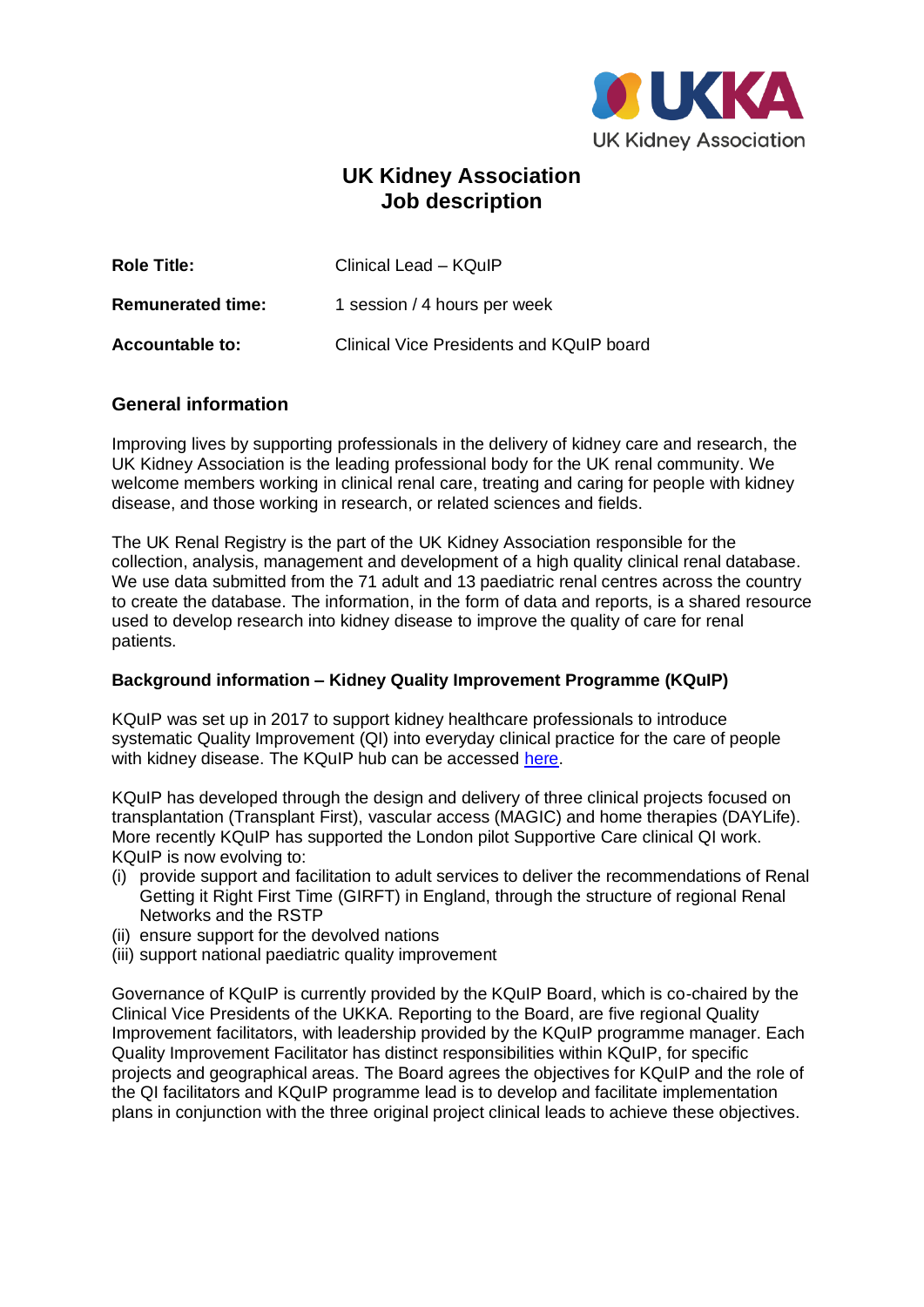

## **Job Purpose**

The lead will be responsible for the national KQuIP programme and will work closely with QI facilitators in the areas of strategic planning, role-modelling QI principles and a patient centred approach, effective measurement and reporting.

They will take responsibility and ensure links with appropriate stakeholders for a national project such as Home Therapies (DAYLiFE) and AKCC supported by a KQuIP QI facilitator.

Working with regional QI facilitators, the lead will support the development of partnerships with industry, pharma and patient charities to develop a collaborative and sustainable approach to delivering improvement.

## **Key Working Relationships**

| <b>Contact</b>                            | <b>Relationship to</b>                     |  |
|-------------------------------------------|--------------------------------------------|--|
| <b>KQuIP Board</b>                        | Reporting to                               |  |
| NHSE Network leads or designated regional | Liaison and alignment                      |  |
| clinical QI lead                          |                                            |  |
| <b>KQuIP QI facilitators</b>              | Working colleague                          |  |
| <b>KQuIP business support</b>             | Provides administrative support to         |  |
| <b>UKRR</b>                               | Working colleague                          |  |
| <b>UKKA Clinical VPs</b>                  | Working colleague and responsible officers |  |
| Regional QI Project Clinical Leads        | Liaison and alignment                      |  |
| The UKKA patient council                  | Working colleague                          |  |
| <b>BAPN</b>                               | Working colleague                          |  |
| <b>RSTP</b>                               | Liaison and alignment                      |  |
| <b>GIRFT</b>                              | Liaison and alignment                      |  |
| Leads of SIG's                            | Working colleagues                         |  |
| <b>Patient charities</b>                  | Partner organisation                       |  |
| Industry partnerships                     | Partner organisation                       |  |

### **Leadership and strategy**

- 1. Provide visible regional clinical leadership, ensuring the strategic KQuIP programmes are clinically relevant, in line with recommendations from GIRFT and the RSTP.
- 2. With the board, develop the clinical structure of KQuIP to deliver on strategic plans.
- 3. With the KQuIP and the UKKA senior leadership teams:
	- a. Ensure realistic annual funding to implement and achieve the agreed strategic plan.
	- b. Contribute to the effective communication of the strategic plan with all key stakeholders including all communication with clinicians in training.
- 4. Represent KQuIP at UKKA and other external meetings.

## **Operational, education and training**

- 5. Provide advice and support to KQuIP programme lead and QI facilitators to help shape the clinical aspects of the current and emerging QI projects.
- 6. In conjunction with regional KQuIP QI facilitators, establish and lead a QI project clinical leads network providing ongoing support through:
	- a. Shared learning and peer assist events
	- b. Educational webinars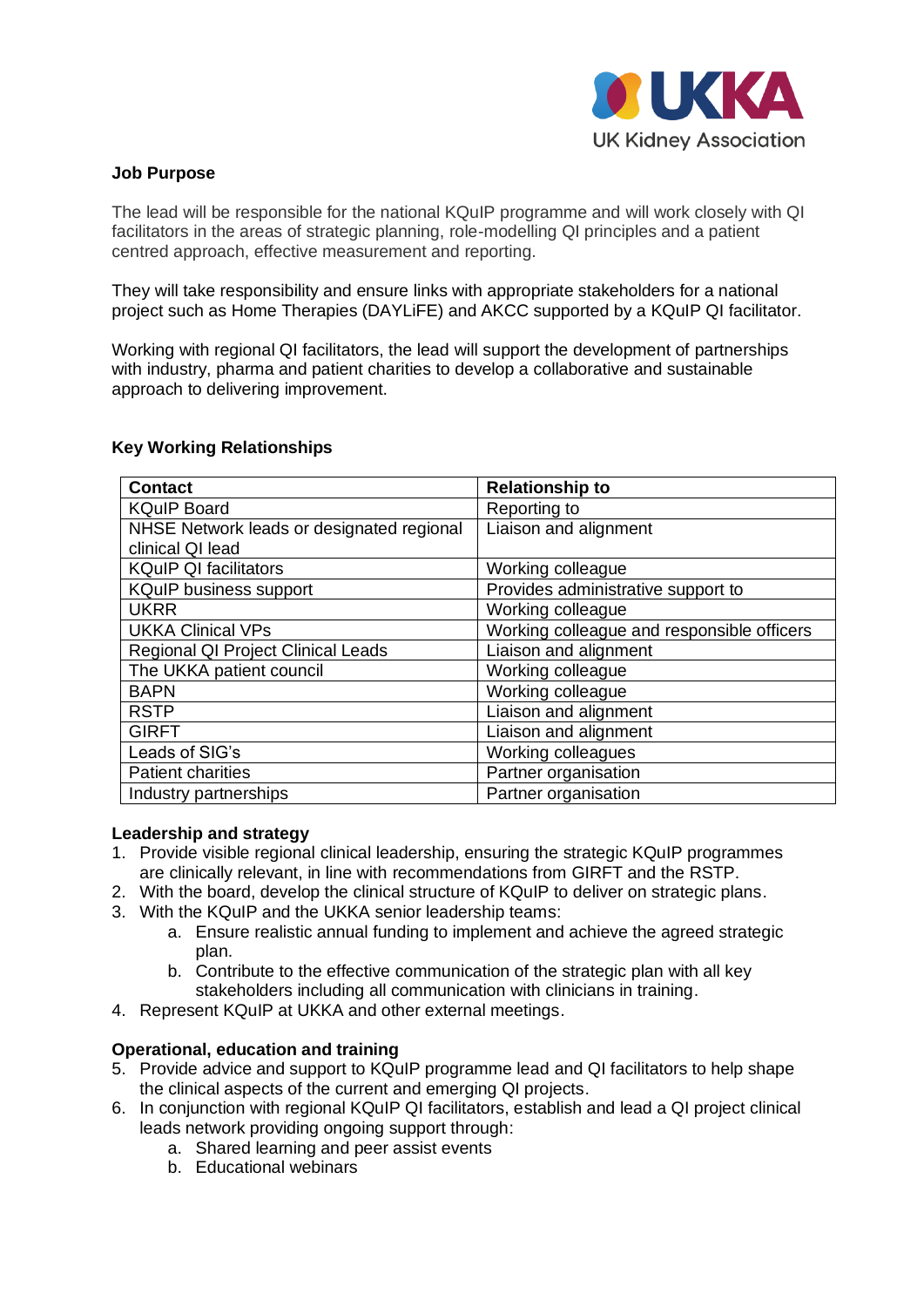

- 7. With the QI facilitators, establish a Quality Improvement Faculty.
- 8. With the QI facilitators, lead the delivery of a bespoke training package for professionals, including:
	- a. a library of QI training materials together with links to external QI training materials
	- b. project resources on the KQuIP hub to facilitate project engagement and collaboration across all QI projects
	- c. a series of trainee QI webinars in partnership with UKKA
	- d. engaging with existing regional peer support networks to promote participation

## **Data and governance**

- 9. Act as an expert adviser on existing measurements relevant to QI projects.
- 10. Work with the UKRR to develop knowledge of datasets that may assist QI projects, as well as to identify where opportunities exist for shared publication.
- 11. Feed into the UKRR design of datasets that may specifically improve QI processes.
- 12. Build on existing work to develop a measurement toolkit and rationale to enable collection of data that is relevant to QI.
- 13. Develop with the QI facilitators reporting processes to evaluate national and regional projects.

## **Public and patient involvement**

- 14. Continue to support strong links between KQuIP and the UKKA patient council, sense checking the relevance of the QI project priorities.
- 15. Collaborate with PREMs and PROMs work to ensure QI projects are aligned with identified areas for improvement.
- 16. Develop models for specific QI projects to establish strong patient involvement
- 17. Promote and role-model a patient-centred approach to delivery, working with KPIN, NKF, KCUK and other patient networks, supporting the alignment of patient involvement with quality improvement.

## **Other duties**

18. To undertake any other duties in furtherance of the goals and reputation of the KQuIP programme as requested by the KQuIP Board and by agreement with the Chairs and Senior Management Team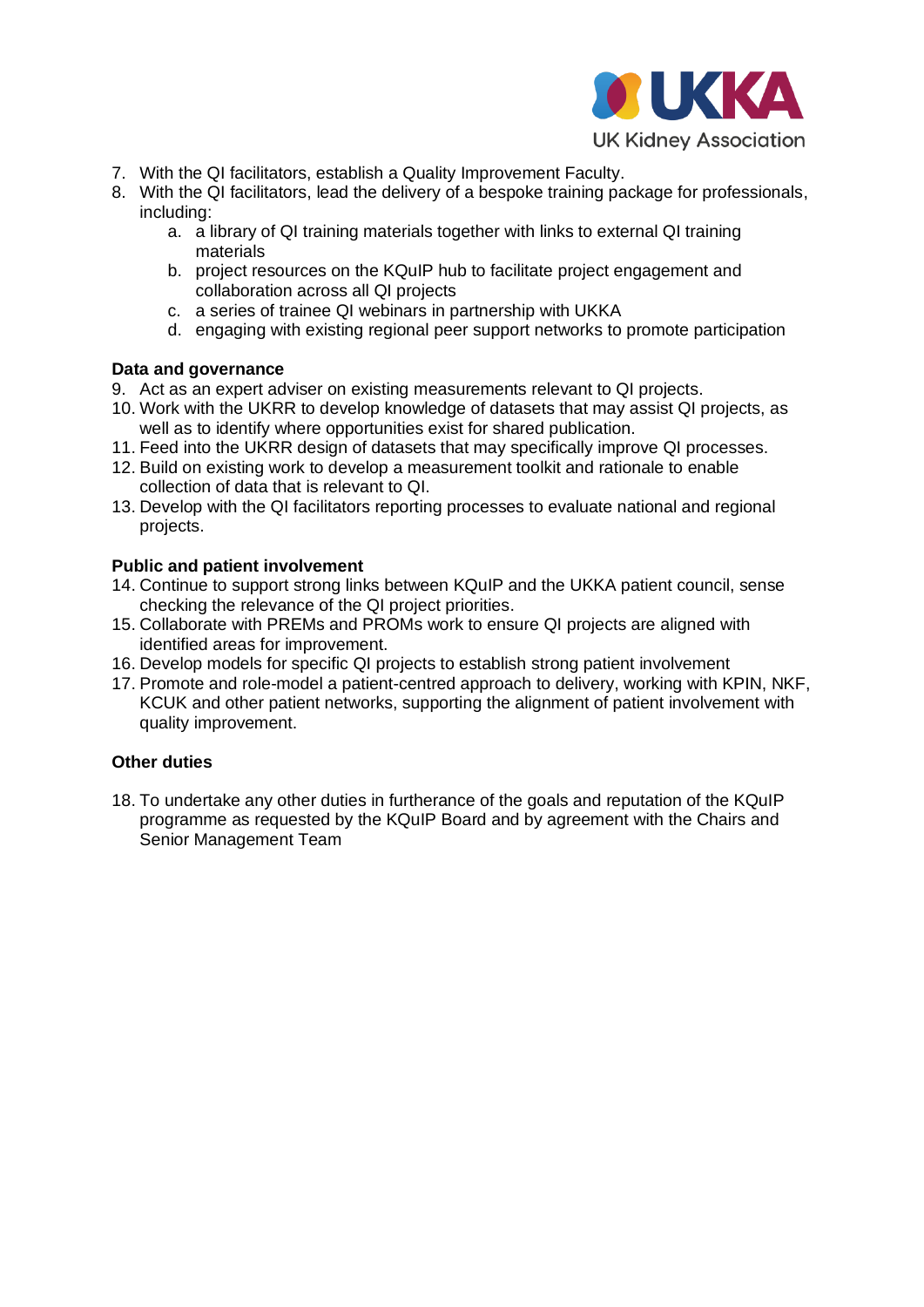

# **Person specification**

| <b>Skill</b>                                                                                                  | <b>Essential</b>                                                                                                                                                                          | <b>Desirable</b>                                                                                                                                        |
|---------------------------------------------------------------------------------------------------------------|-------------------------------------------------------------------------------------------------------------------------------------------------------------------------------------------|---------------------------------------------------------------------------------------------------------------------------------------------------------|
| <b>UKKA</b> membership                                                                                        | Full UKKA member in good<br>standing                                                                                                                                                      |                                                                                                                                                         |
| Understanding of principles<br>of quality improvement and<br>experience of delivery of<br>quality improvement | A clear track record of<br>delivery of quality<br>improvement projects<br>including measurement of<br>change achieved and project<br>embedment                                            | An ongoing or completed<br>formal qualification in QI to<br>diploma level or above or a<br>willingness to undertake such<br>a qualification             |
| Project management skills                                                                                     | A demonstrable and<br>successful track record of<br>design and delivery of<br>projects to set objectives and<br>timescales                                                                |                                                                                                                                                         |
| Broad knowledge of<br>pathways in kidney care                                                                 | An understanding of a broad<br>range of clinical pathways                                                                                                                                 |                                                                                                                                                         |
| Leadership experience                                                                                         | Experience of expert chairing<br>of diverse multi-professional<br>groups                                                                                                                  |                                                                                                                                                         |
| <b>Excellent communication</b><br>skills                                                                      | Experience of communicating<br>a clear project vision to a<br>diverse audience                                                                                                            |                                                                                                                                                         |
| Ability to develop wide and<br>positive professional<br>relationships                                         | Track record of engaging<br>both medical and MPT<br>colleagues in both leadership<br>and front-line roles within QI.<br>Experience in designing and<br>implementing QI change<br>projects |                                                                                                                                                         |
| Data interpretation                                                                                           | Understanding the design,<br>interpretation and use of data<br>in the context of QI projects                                                                                              | Expert skills in high level QI<br>measurement and data<br>handling<br>Previous experience working<br>with the Renal Registry or<br>similar organisation |
| Understanding of national<br>priorities for kidney care                                                       | Clear understanding of core<br>elements of the GIRFT report<br>and the RSTP programme                                                                                                     |                                                                                                                                                         |
| Experience of working with<br>health service users                                                            | Track record of project co-<br>design with service users<br>/carers including<br>understanding their priorities.                                                                          |                                                                                                                                                         |
| Experience of designing<br>education programmes                                                               | Track record of researching<br>and writing education<br>programs for diverse group of<br>clinical staff                                                                                   |                                                                                                                                                         |